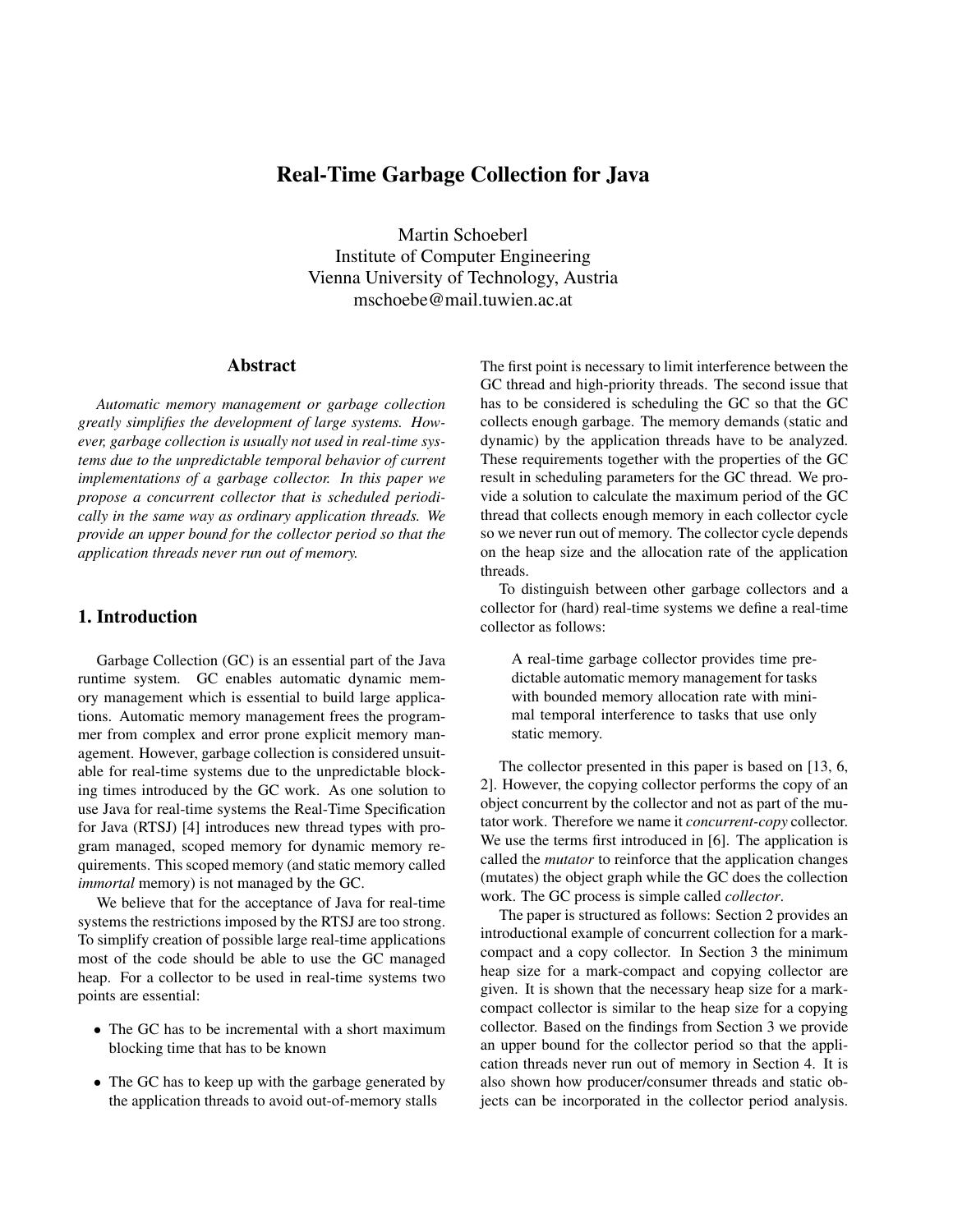

**Figure 1. Heap usage during a mark-compact collection cycle**

Furthermore we provide a simpler solution for static objects than the immortal memory in the RTSJ. In Section 5 we show experiments where the results from this paper are applied on the first prototype implementation of a concurrentcopy collector on a Java processor. Section 6 presents related work and the paper is concluded in Section 7.

This paper makes a strong statement to consider a periodic scheduled, concurrent garbage collector as an option for hard real-time systems. The collector period, besides the WCET of the collector, is the single parameter of the collector that can be incorporated in standard schedulability analysis.

## 2. An Example

We start our discussion with a simple example<sup>1</sup> where the collector period is 3 times the mutator period and a heap size of 8 objects. We show the heap during one GC cycle for a mark-compact and a concurrent-copy collector. The following letters are used to show the status of a memory cell (that contains one object from the mutator in this example) in the heap:  $g_i$  is garbage from mutator cycle  $i, l$  is the live memory, and  $f$  is floating garbage. We assume that all objects that become unreachable during the collection remain floating garbage.

Figure 1 shows the changes in the heap during one collection cycle. At the start there are three objects  $(g_1, g_2, \text{and})$  $g_3$ ) left over from the last cycle (floating garbage) which are collected by the current cycle and one live object  $l_4$ . During



**Figure 2. Heap usage during a concurrentcopy collection cycle**

the collection the live objects become unreachable and are now floating garbage (e.g.  $f_4$  in the second sub-figure). At the end of the cycle, just before compacting, we have three garbage cells  $(g_1-g_3)$ , three floating garbage cells  $(f_4-f_6)$ and one live cell  $l_7$ . Compaction moves the floating garbage and the live cell to the start of the heap and we end up with four free cells. The floating garbage will become garbage in the next collection cycle and we start over with the first sub-figure with three garbage cells and one live cell.

Figure 2 shows one collection cycle of the concurrentcopy collector. We have two memory spaces: the *fromspace* and the *to-space*. Again we start the collection cycle with three garbage cells left over from the last cycle and one live cell. Note that the order of the cells is different from the previous example. New cells are allocated in the to-space from the top of the heap, whereas moved cells are allocated from the bottom of the heap. The second sub-figure shows a snapshot of the heap during the collection. Former live object  $l_4$  is already floating garbage  $f_4$  and copied into tospace. A new cell  $l_5$  is allocated in the to-space. Before the flip of the two semi-spaces the from-space contains the three garbage cells  $(g_1-g_3)$  and the to-space the three floating garbage cells ( $f_4-f_6$ ) and one live cell  $l_7$ . The last subfigure shows the heap after the flip: The from-space contains the three floating cells which will be garbage cells in the next cycle and the one live cell. The to-space is now empty.

From this example we see that the necessary heap size for a mark-compact collector is similar to the heap size for a copying collector. We also see that the compacting collector has to move more cells (all floating garbage cells and the live cell) than the copying collector (just the one cell that is live at the beginning of the collection).

<sup>&</sup>lt;sup>1</sup>The relation between the heap size and the mutator/collector proportion is an arbitrary value in this example. We provide the exact values in the next sections.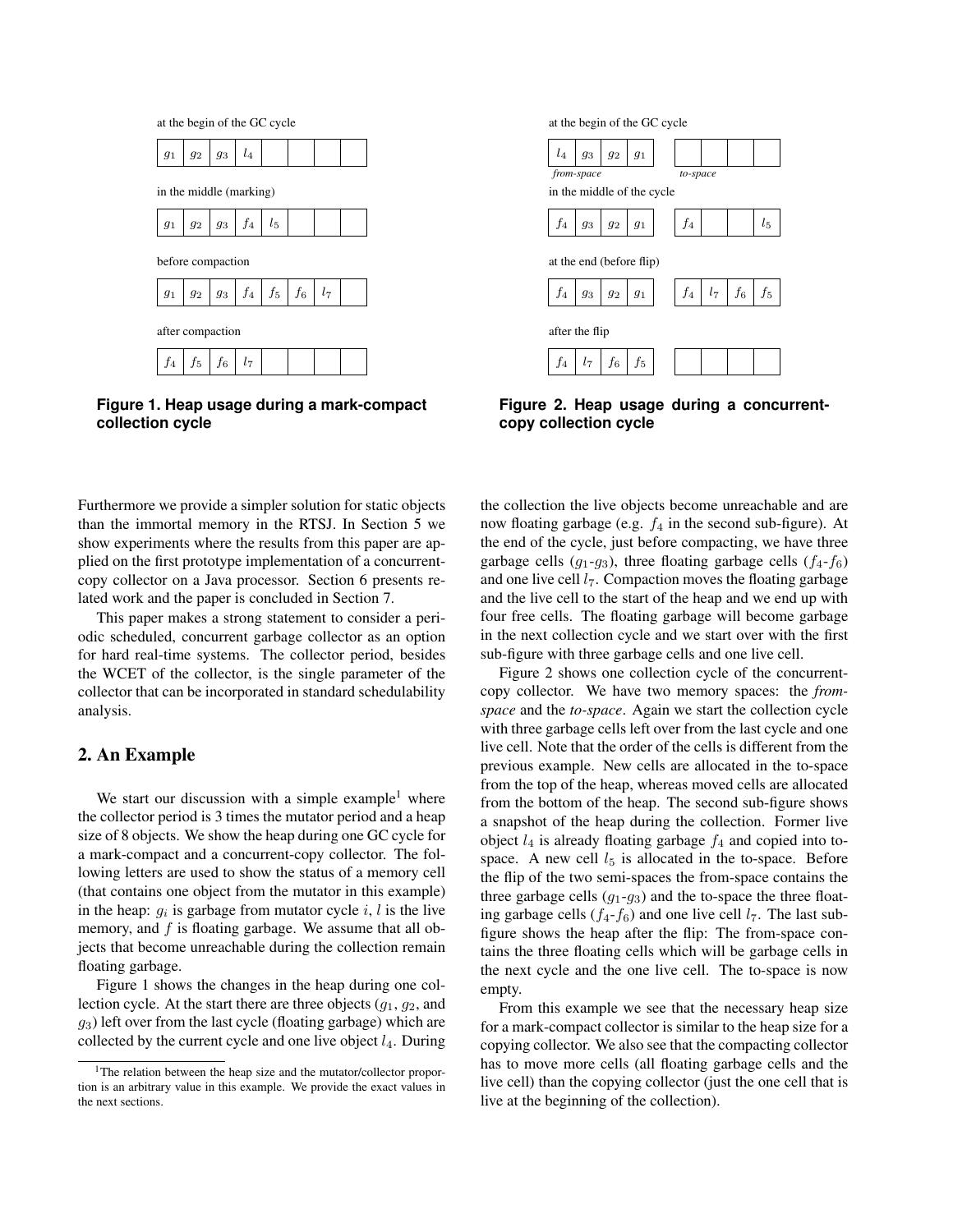## 3. Minimum Heap Size

In this section we show the memory bounds for a mark-compact collector with a single heap memory and a concurrent-copying collector with the two spaces *fromspace* and *to-space*.

The following symbols are used for the rest of the paper: heap size for a mark-compact collector  $(H_{MC})$  and for a concurrent-copying collector  $(H_{CC})$  containing both semispaces, period of the GC thread  $(T_{GC})$ , period of a single mutator thread  $(T_M)$ , period of mutator thread i  $(T_i)$  from a set of threads, and memory amount allocated by a single mutator (*a*) or by mutator  $i(a_i)$  from a set of threads.

#### 3.1. Mark-Compact

For the mark-compact collector the heap  $H_{MC}$  can be divided into allocated memory  $M$  and free memory  $F$ 

$$
H_{MC} = M + F = G + \overline{G} + L + F \tag{1}
$$

where  $G$  is garbage at the start of the collector cycle that will be reclaimed by the collector. Objects that become unreachable during the collection cycle and will not be reclaimed are floating garbage  $\overline{G}$ . These objects will be detected in the next collection cycle. We assume the worst case that all objects that die during the collection cycle will not be detected and therefore are floating garbage. L denotes all live, i.e. reachable, objects.  $F$  is the remaining free space.

We have to show that we will never run out of memory during a collection cycle ( $F \geq 0$ ). The amount of allocated memory M has to be less than or equal the heap size  $H_{MC}$ 

$$
H_{MC} \ge M = G + \overline{G} + L \tag{2}
$$

In the following proof the superscript  $n$  denotes the collection cycle. The subscript letters  $S$  and  $E$  denote the value at the start and the end of the cycle, respectively.

Lemma 1. *For a collection cycle the amount of allocated memory* M *is bounded by the maximum live data*  $L_{max}$  *at the start of the collection cycle and two times*  $A_{max}$ *, the maximum data allocated by the mutator during the collection cycle.*

$$
M \le L_{max} + 2A_{max} \tag{3}
$$

*Proof.* During a collection cycle G remains constant. All live data that becomes unreachable will be floating garbage. Floating garbage  $\overline{G}_E$  at the end of cycle n will be detected (as garbage G) in cycle  $n + 1$ .

$$
G^{n+1} = \overline{G}_E^n \tag{4}
$$

The mutator allocates A memory and transforms part of this memory and part of the live data at the start  $L_S$  to floating garbage  $\overline{G}_E$  at the end of the cycle.  $L_E$  is the data that is still reachable at the end of the cycle.

$$
L_S + A = L_E + \overline{G}_E \tag{5}
$$

with  $A \leq A_{max}$  and  $L_S \leq L_{max}$ . A new collectioncycle start immediately follows the end of the former cycle. Therefore the live data remains unchanged.

$$
L_S^{n+1} = L_E^n \tag{6}
$$

We will show that (3) is true for cycle 1. At the start of the first cycle we have no garbage  $(G = 0)$  and no live data  $(L<sub>S</sub> = 0)$ . The heap contains only free memory.

$$
M_S^1 = 0\tag{7}
$$

During the collection cycle the mutator allocates  $A<sup>1</sup>$  memory. Part of this memory will be live at the end and the remaining will be floating garbage.

$$
A^1 = L_E^1 + \overline{G}_E^1 \tag{8}
$$

Therefore at the end of the first cycle

$$
M_E^1 = L_E^1 + \overline{G}_E^1
$$
  

$$
M^1 = A^1
$$
 (9)

As  $A^1 \leq A_{max}$  (3) is fulfilled for cycle 1.

Under the assumption that  $(3)$  is true for cycle n, we have to show that (3) holds for cycle  $n + 1$ .

$$
M^{n+1} \le L_{max} + 2A_{max} \tag{10}
$$

$$
M^n = G^n + \overline{G}_E^n + L_E^n \tag{11}
$$

$$
M^{n+1} = G^{n+1} + \overline{G}_E^{n+1} + L_E^{n+1}
$$
 (12)

$$
= \overline{G}_E^n + L_S^{n+1} + A^{n+1}
$$
 apply (4) and (5)  

$$
= \overline{G}_E^n + L_E^n + A^{n+1}
$$
 apply (6)

$$
= L_S^n + A^n + A^{n+1}
$$
 apply (5)

$$
(13)
$$

As  $L_S \le L_{max}$ ,  $A^n \le A_{max}$  and  $A^{n+1} \le A_{max}$ 

$$
M^{n+1} \le L_{max} + 2A_{max} \tag{14}
$$

$$
\qquad \qquad \Box
$$

#### 3.2. Concurrent-Copy

In the following we denote the maximum allocated memory in the from-space as  $M_{From}$  and the maximum allocated memory in the to-space as  $M_{To}$ .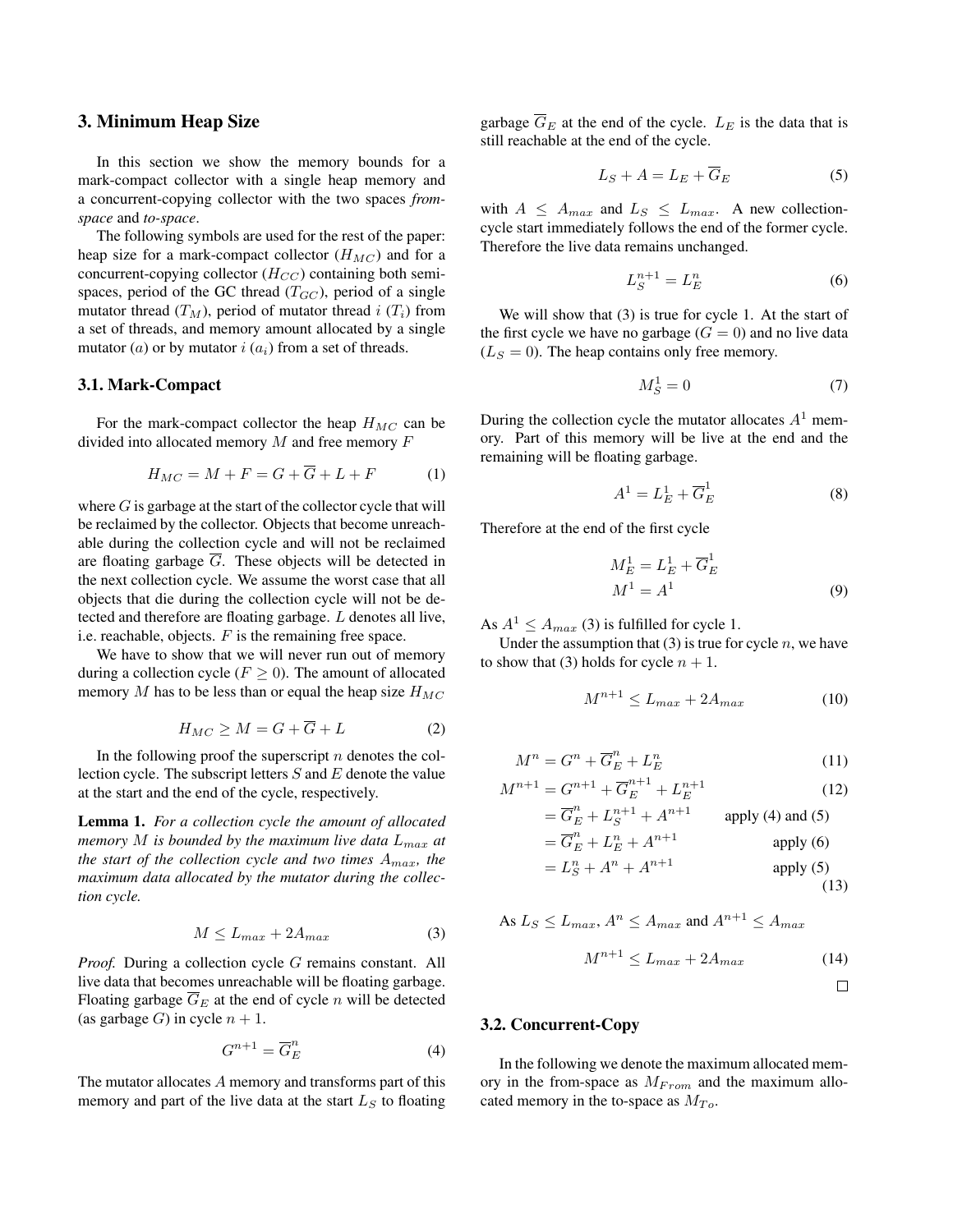For a copying-collector the heap  $H_{CC}$  is divided in two equal sized spaces  $H_{From}$  and  $H_{To}$ . The amount of allocated memory  $M$  in each semi-space has to be less than or equal  $\frac{H_{CC}}{2}$ 

$$
H_{CC} = H_{From} + H_{To} \ge 2M \tag{15}
$$

Lemma 2. *For a collection cycle the amount of allocated memory* M *in each semi-space is bounded by the maximum live data*  $L_{max}$  *at the start of the collection cycle and*  $A_{max}$ *, the maximum data allocated by the mutator during the collection cycle.*

$$
M \le L_{max} + A_{max} \tag{16}
$$

*Proof.* Floating garbage at the end of cycle n will be detectable garbage in cycle  $n + 1$ 

$$
G^{n+1} = \overline{G}_E^n \tag{17}
$$

Live data at the end of cycle  $n$  will be the live data at the start of cycle  $n + 1$ 

$$
L_S^{n+1} = L_E^n \tag{18}
$$

The allocated memory  $M_{From}$  in the from-space contains garbage  $G$  and the live data at the start  $L_s$ .

$$
M_{From} = G + L_S \tag{19}
$$

All new objects are allocated in the to-space. Therefore the memory requirement for the from-space does not change during the collection cycle. All garbage  $G$  remains in the from-space and the to-space only contains floating garbage and live data.

$$
M_{To} = \overline{G} + L \tag{20}
$$

At the start of the collection cycle the to-space is completely empty.

$$
M_{To,S} = 0 \tag{21}
$$

During the collection cycle all live data is copied into the to-space and new objects are allocated in the to-space.

$$
M_{To,E} = L_S + A \tag{22}
$$

At the end of the collector cycle the live data from the start  $L_S$  and new allocated data  $A$  stays either live at the end  $L_E$  or becomes floating garbage  $\overline{G}_E$ .

$$
L_S + A = L_E + \overline{G}_E \tag{23}
$$

For the first collection cycle there is no garbage  $(G = 0)$ and no live data at the start  $(L<sub>S</sub> = 0)$ , i.e. the from-space is empty ( $M_{From}^1 = 0$ ). The to-space will only contain all allocated data  $A^1$ , with  $A^1 \leq A_{max}$ , and therefore (16) is true for cycle 1.

Under the assumption that  $(16)$  is true for cycle n, we have to show that (16) holds for cycle  $n + 1$ .

$$
M_{From}^{n+1} \le L_{max} + A_{max}
$$
  
\n
$$
M_{To}^{n+1} \le L_{max} + A_{max}
$$
\n(24)

At the start of a collection cycle the spaces are flipped and the new to-space is cleared.

$$
H_{From}^{n+1} \Leftarrow H_{To}^n
$$
  

$$
H_{To}^{n+1} \Leftarrow \emptyset
$$
 (25)

The from-space:

$$
M_{From}^n = G^n + L_S^n \tag{26}
$$

$$
M_{From}^{n+1} = G^{n+1} + L_S^{n+1}
$$
 (27)

$$
= \overline{G}_E^n + L_E^n
$$
  
=  $L_S^n + A^n$  (28)

As  $L_S \leq L_{max}$  and  $A^n \leq A_{max}$ 

$$
M_{From}^{n+1} \le L_{max} + A_{max} \tag{29}
$$

The to-space:

$$
M_{To}^n = \overline{G}_E^n + L_E^n \tag{30}
$$

$$
M_{To}^{n+1} = \overline{G}_E^{n+1} + L_E^{n+1}
$$
 (31)

$$
= L_S^{n+1} + A^{n+1}
$$
  
=  $L_E^n + A^{n+1}$  (32)

As  $L_E \leq L_{max}$  and  $A^{n+1} \leq A_{max}$ 

$$
M_{To}^{n+1} \le L_{max} + A_{max} \tag{33}
$$

 $\Box$ 

From this result we can see that the dynamic memory consumption for a mark-compact collector is similar to a concurrent-copy collector. This is contrary to the common believe that a copy collector needs the double amount of memory. We need double of the memory of the allocated data during a collection cycle in either case. The advantage of the copying collector over a compacting one is that newly allocated data are placed in the to-space and do not need to be copied. The compacting collector moves all newly created data (that is mostly floating garbage) at the compaction phase.

## 4. Garbage Collection Period

In the following we derive the maximum collector period that guarantees that we will not run out of memory. The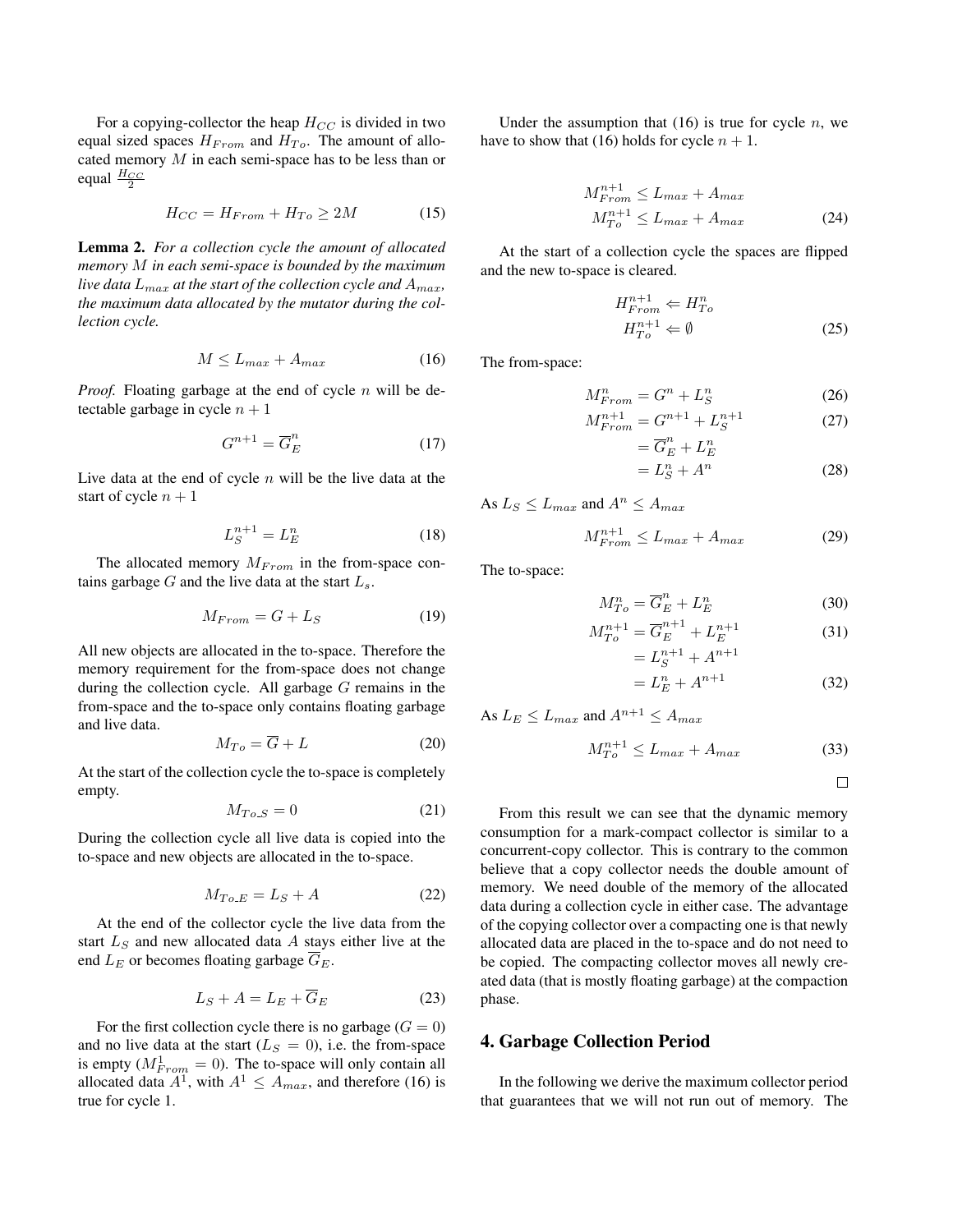maximum period  $T_{GC}$  of the collector depends on  $L_{max}$ and  $A_{max}$  for which safe estimates are needed.

We assume that the mutator allocates all memory at the start of the period and the memory becomes garbage at the end. In other words the memory is live for one period. This is the worst case, but very common.

#### 4.1. Single Mutator Thread

First we give an upper bound for the collector cycle time for a single mutator thread.

**Lemma 3.** For a single mutator thread with period  $T_M$ *that allocates memory (*a*) each period the maximum collector period*  $T_{GC}$  *that guarantees that we will not run out of memory is*

$$
T_{GC} \le T_M \left[ \frac{H_{MC} - a}{2a} \right] \tag{34}
$$

$$
T_{GC} \le T_M \left[ \frac{H_{CC} - 2a}{2a} \right] \tag{35}
$$

*Proof.* The maximum live data referenced by a single mutator is the maximum data allocated by the mutator in a single cycle.

$$
L_{max} = a \tag{36}
$$

A single mutator allocates a memory during the period  $T_M$ . Therefore the maximum allocation during the collector period  $T_{GC}$  is

$$
A_{max} = a \left[ \frac{T_{GC}}{T_M} \right] \tag{37}
$$

Using equations (2) and (3) we get the minimum heap size  $H_{MC}$  for a mark-compact collector

$$
H_{MC} \ge L_{max} + 2A_{max}
$$
  
\n
$$
H_{MC} \ge a \left( 1 + 2 \left| \frac{T_{GC}}{T_M} \right| \right)
$$
\n(38)

Equations (15) and (16) result in the minimum heap size  $H_{CC}$ , containing both semi-spaces, for the concurrent-copy collector

$$
H_{CC} \ge 2(L_{max} + A_{max})
$$
  
\n
$$
H_{CC} \ge 2a\left(1 + \left\lceil \frac{T_{GC}}{T_M} \right\rceil\right)
$$
\n(39)

The ceiling function covers the worst-case schedule between the collector thread and the mutator thread. We are interested in the maximum collector period  $T_{GC}$  with a given heap size  $H_{MC}$  or  $H_{CC}$ 

$$
\left|\frac{T_{GC}}{T_M}\right| \le \frac{H_{MC} - a}{2a} \tag{40}
$$

$$
\left\lceil \frac{T_{GC}}{T_M} \right\rceil \le \frac{H_{CC} - 2a}{2a} \tag{41}
$$

The maximum quotient  $(\frac{T_{GC}}{T_M})$  that fulfills (40) or (41) is an integer  $n$ .  $n$  is the largest integer that is less than or equal the right side of (40) or (41). Therefore we get for the markcompact collector

$$
\frac{T_{GC}}{T_M} \le \left\lfloor \frac{H_{MC} - a}{2a} \right\rfloor \tag{42}
$$

$$
\Rightarrow T_{GC} \le T_M \left[ \frac{H_{MC} - a}{2a} \right] \tag{43}
$$

and for the concurrent-copy collector

$$
\frac{T_{GC}}{T_M} \le \left\lfloor \frac{H_{CC} - 2a}{2a} \right\rfloor \tag{44}
$$

$$
\Rightarrow T_{GC} \le T_M \left[ \frac{H_{CC} - 2a}{2a} \right] \tag{45}
$$

 $\Box$ 

#### 4.2. Several Mutator Threads

In this section the upper bound of the period for the collector thread is given for  $n$  independent mutator threads.

Theorem 1. *For several (*n*) mutator threads with period*  $T_i$  where each thread allocates  $a_i$  memory each period, the  $maximum$  *collector period*  $T_{GC}$  *that guarantees that we will not run out of memory is*

$$
T_{GC} \le \frac{H_{MC} - 3\sum_{i=1}^{n} a_i}{2\sum_{i=1}^{n} \frac{a_i}{T_i}}
$$
(46)

$$
T_{GC} \le \frac{H_{CC} - 4\sum_{i=1}^{n} a_i}{2\sum_{i=1}^{n} \frac{a_i}{T_i}} \tag{47}
$$

*Proof.* For *n* mutator threads with periods  $T_i$  and allocations  $a_i$  during each period the values for  $L_{max}$  and  $A_{max}$ are

$$
L_{max} = \sum_{i=1}^{n} a_i
$$
 (48)

$$
A_{max} = \sum_{i=1}^{n} \left[ \frac{T_{GC}}{T_i} \right] a_i \tag{49}
$$

The ceiling function for  $A_{max}$  covers the individual worst cases for the thread schedule and cannot be solved analytically. Therefore we use a conservative estimation  $A'_{max}$ instead of  $A_{max}$ .

$$
A'_{max} = \sum_{i=1}^{n} \left( \frac{T_{GC}}{T_i} + 1 \right) a_i \ge \sum_{i=1}^{n} \left[ \frac{T_{GC}}{T_i} \right] a_i \tag{50}
$$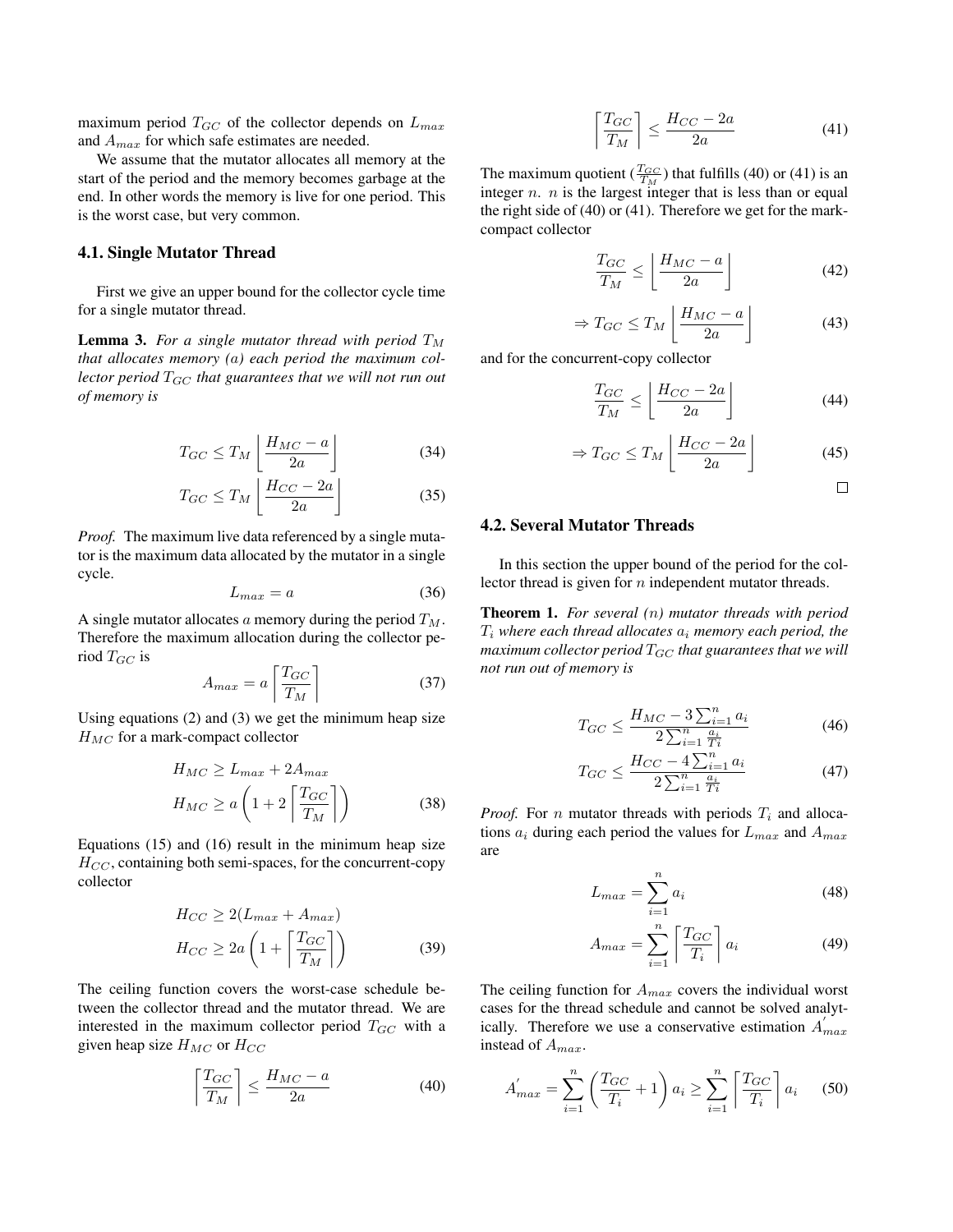From (2) and (3) we get the minimum heap size for a markcompact collector

$$
H_{MC} \ge L_{max} + 2A_{max}
$$
  
 
$$
\ge \sum_{i=1}^{n} a_i + 2\sum_{i=1}^{n} \left\lceil \frac{T_{GC}}{T_i} \right\rceil a_i \tag{51}
$$

For a given heap size  $H_{MC}$  we get the conservative upper bound of the maximum collector period  $T_{GC}$ 

$$
2A'_{max} \leq H_{MC} - L_{max}
$$
  

$$
2\sum_{i=1}^{n} \left(\frac{T_{GC}}{T_i} + 1\right) a_i \leq H_{MC} - L_{max}
$$
 (52)  

$$
T_{GC} \leq \frac{H_{MC} - L_{max} - 2\sum_{i=1}^{n} a_i}{2\sum_{i=1}^{n} \frac{a_i}{T_i}}
$$
 (53)

$$
\Rightarrow T_{GC} \le \frac{H_{MC} - 3\sum_{i=1}^{n} a_i}{2\sum_{i=1}^{n} \frac{a_i}{T_i}}
$$
(54)

Equations (15) and (16) result in the minimum heap size  $H_{CC}$ , containing both semi-spaces, for the concurrent-copy collector

$$
H_{CC} \ge 2L_{max} + 2A_{max}
$$
  
\n
$$
\ge 2\sum_{i=1}^{n} a_i + 2\sum_{i=1}^{n} \left\lceil \frac{T_{GC}}{T_i} \right\rceil a_i
$$
 (55)

For a given heap size  $H_{CC}$  we get the conservative upper bound of the maximum collector period  $T_{GC}$ 

$$
2A'_{max} \leq H_{CC} - 2L_{max}
$$

$$
2\sum_{i=1}^{n} \left(\frac{T_{GC}}{T_i} + 1\right) a_i \leq H_{CC} - 2L_{max}
$$
(56)

$$
T_{GC} \le \frac{H_{CC} - 2L_{max} - 2\sum_{i=1}^{n} a_i}{2\sum_{i=1}^{n} \frac{a_i}{T_i}}
$$
(57)

$$
\Rightarrow T_{GC} \le \frac{H_{CC} - 4\sum_{i=1}^{n} a_i}{2\sum_{i=1}^{n} \frac{a_i}{T_i}}
$$
(58)

 $\Box$ 

#### 4.3. Producer/Consumer Threads

2

So far we have only considered threads that do not share objects for communication. This execution model is even more restrictive than the RTSJ scoped memories that can be shared between threads. In this section we discuss how our GC scheduling can be extended to account for threads that share objects.

Object sharing is usually done by a producer and a consumer thread. I.e., one thread allocates the objects and stores references to those objects in a way that they can be accessed by the other thread. This other thread, the consumer, is in charge to *free* those objects after use.

An example of this sharing is a device driver thread that periodically collects data and puts them into a list for further processing. The consumer thread, with a longer period, takes all available data from the list at the start of the period, processes the data, and removes them from the list. During the data processing new data can be added by the producer. Note that in this case the list will probably never be completely empty. This typical case cannot be implemented by an RTSJ shared scoped memory. There would be no point in the execution where the shared memory will be empty and can get recycled.

The question now is how much data will be alive in the worst case. We denote  $T_p$  as the period of the producer thread  $\tau_p$  and  $T_c$  as the period of the consumer thread  $\tau_c$ .  $\tau_p$ allocates  $a_p$  memory each period. During one period of the consumer  $\tau_c$  the producer  $\tau_p$  allocates

$$
\left\lceil \frac{T_C}{T_P} \right\rceil a_p
$$

memory. The worst case is that  $\tau_c$  takes over all objects at the start of the period and frees them at the end. Therefore the maximum amount of live data for this producer/consumer combination is

$$
2\left\lceil\frac{T_C}{T_P}\right\rceil a_p
$$

To incorporate this extended lifetime of objects we introduce a lifetime factor  $l_i$  which is

$$
l_i = \begin{cases} 1 & \text{if } i \text{ is the normal threads} \\ 2\left\lceil \frac{T_c}{T_i} \right\rceil & \text{if } i \text{ is the product } \tau_i \text{ and associated consumer } \tau_c \end{cases}
$$

and extend  $L_{max}$  from (48) to

$$
L_{max} = \sum_{i=1}^{n} a_i l_i \tag{60}
$$

The maximum amount of memory  $A_{max}$  that is allocated during one collection cycle is not changed due to the *freeing* in a different thread and therefore remains unchanged.

The resulting equations for the maximum collector period are

$$
T_{GC} \le \frac{H_{MC} - \sum_{i=1}^{n} a_i l_i - 2 \sum_{i=1}^{n} a_i}{2 \sum_{i=1}^{n} \frac{a_i}{T_i}}
$$
(61)

and

$$
T_{GC} \le \frac{H_{CC} - 2\sum_{i=1}^{n} a_i l_i - 2\sum_{i=1}^{n} a_i}{2\sum_{i=1}^{n} \frac{a_i}{T_i}}
$$
(62)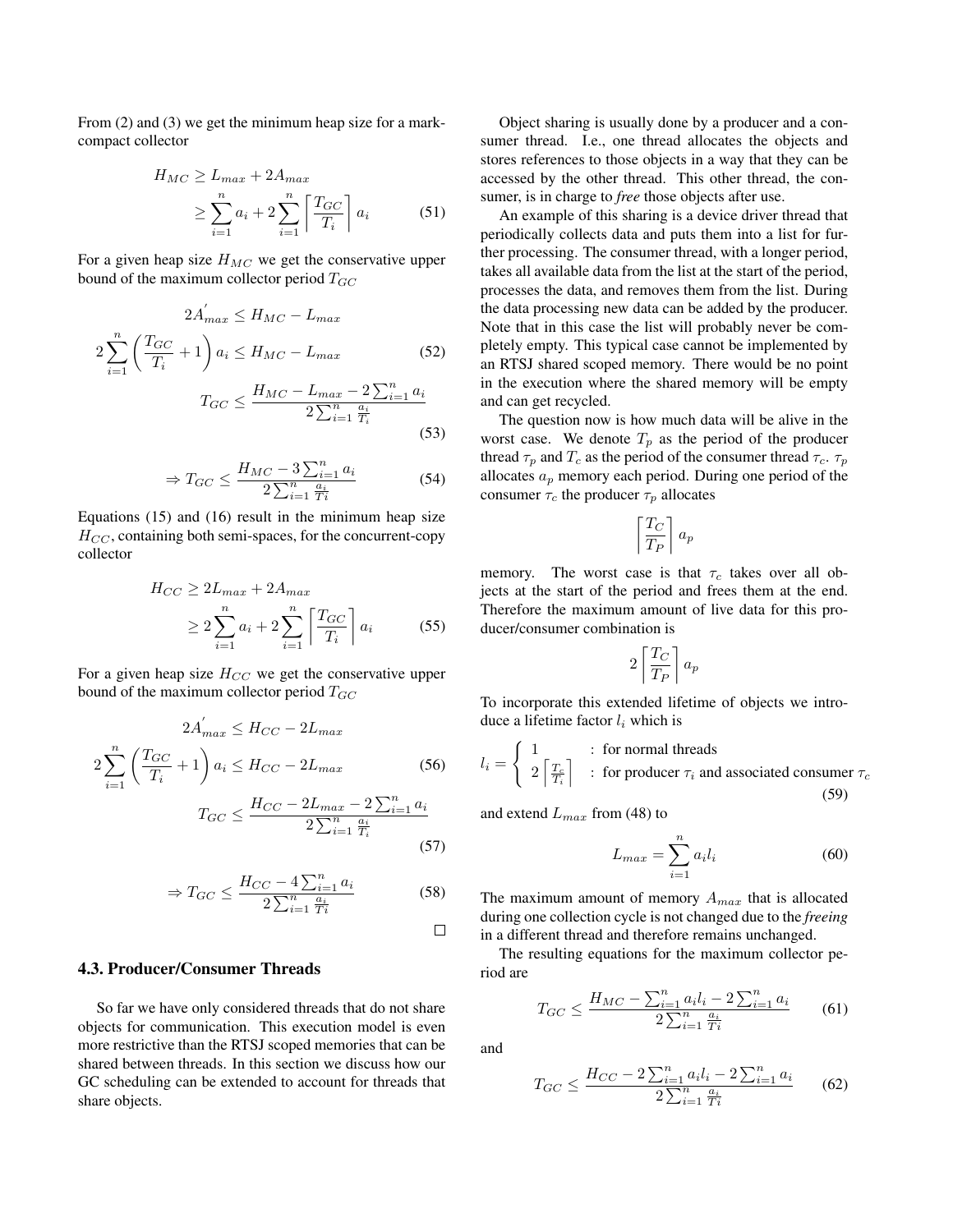#### 4.4. Static Objects

The discussion about the collector cycle time assumes that all live data is produced by the periodic application threads and the maximum lifetime is one period. However, in the general case we have also live data that is allocated in the initialization phase of the real-time application and stays alive until the application ends. We incorporate this value by including this static live memory  $L_s$  in  $L_{max}$ 

$$
L_{max} = L_s + \sum_{i=1}^{n} a_i l_i \tag{63}
$$

A mark-compact collector moves all static data to the bottom of the heap in the first collection cycle after the allocation. It does not have to compact these data during the following collection cycles in the mission phase. The concurrent-copy collector would move these static data in each collection cycle. Furthermore, the memory demand for the copy collector is increased by the double amount of the static data (compared to the single amount in the markcompact collector)<sup>2</sup>.

As these static objects live *forever*, we propose a similar solution to the immortal memory of the RTSJ. We divide our application into an initialization and a mission phase [10]. All static data is allocated during the initialization phase (where no application threads are scheduled). As part of the transition to the mission phase we perform a *special* collection cycle in a stop-the-world fashion. Live data that exists after this cycle are assumed to be *immortal* data and make up the *immortal* memory area. The remaining memory is used for the garbage collected heap.

This static live data will still be scanned by the collector to find references into the heap but it is not collected. The main differences between our immortal memory and the memory areas of the RTSJ are:

- We do not have to state explicitly which data belongs to the application life-time data. This information is implicitly gathered by the start-mission transition.
- References from the static memory to the garbage collected heap are allowed contrary to the fact in the RTSJ that references to scoped memories, that have to be used for dynamic memory management without a GC, are not allowed from immortal memory.

The second fact greatly simplifies communication between threads. For a typical producer/consumer configuration the container for the shared data is allocated in immortal memory and the actual data in the garbage collected heap.

With this *immortal* memory solution the actual  $L_{max}$ only contains allocated memory from the periodic threads.

#### 5. Experiments

In this section we test an implementation of the concurrent-copy garbage collector on a Java processor (JOP, [12]). The tests are intended to get some confidence that the formulas for the collector periods are correct. Furthermore we visualize the actual heap usage of a running system.

The examples are synthetic benchmarks that emulate worst-case execution time (WCET) by executing a busy loop after allocation of the data. The WCET of the collector was measured to be 10.4ms when executing it with scheduling disabled during one collection cycle for example 1 and 11.2ms for example 2. We use 11ms and 12ms respective as the WCET of the collector for the following examples<sup>3</sup>.

In our example we use a concurrent-copy collector with a heap size (for both semi-spaces) of 100KB. At startup the JVM allocates about 3.5KB data. We incorporate<sup>4</sup> these 3.5KB as static live data  $L_s$ .

#### 5.1. Independent Threads

The first example consists of two threads with the properties listed in Table 1.  $T_i$  is the period,  $C_i$  the WCET, and  $a_i$  the maximum amount of memory allocated each period. Note that the period for the collector thread is also listed in the table although it is a result from the application threads properties and the heap size.

With the periods  $T_i$  and the memory consumption  $a_i$  for the two worker threads we calculate the maximum period  $T_{GC}$  for the collector thread  $\tau_{GC}$  by using Theorem 1

$$
T_{GC} \leq \frac{H_{CC} - 2(L_s + \sum_{i=1}^n a_i) - 2\sum_{i=1}^n a_i}{2\sum_{i=1}^n \frac{a_i}{T_i}}
$$
  
 
$$
\leq \frac{100 - 2(3.5 + 4) - 2 \cdot 4}{2(\frac{1}{5} + \frac{3}{10})} \text{ms} = 77 \text{ms}
$$

The priorities are assigned rate-monotonic [8] and we perform a quick schedulability check with the periods  $T_i$ and the WCETs  $C_i$  by calculation of the processor utilization  $U$  for all three threads

$$
U = \sum_{i=1}^{3} \left( \frac{C_i}{T_i} \right) = \frac{1}{5} + \frac{3}{10} + \frac{11}{77} = 0.643
$$

which is less than the maximum utilization for three tasks

$$
U_{max} = m * (2^{\frac{1}{m}} - 1) = 3 * (2^{\frac{1}{3}} - 1) \approx 0.78
$$

In Figure 3 the memory trace for this system is shown. The graph shows the free memory in one semi-space (the

<sup>&</sup>lt;sup>2</sup>Or the collector period gets shortened.

<sup>&</sup>lt;sup>3</sup>It has to be noted that measuring execution time is not a safe method to estimate WCET values.

<sup>&</sup>lt;sup>4</sup>We have not yet implemented the suggested handling of static data to be moved to *immortal* memory at mission start in our prototype.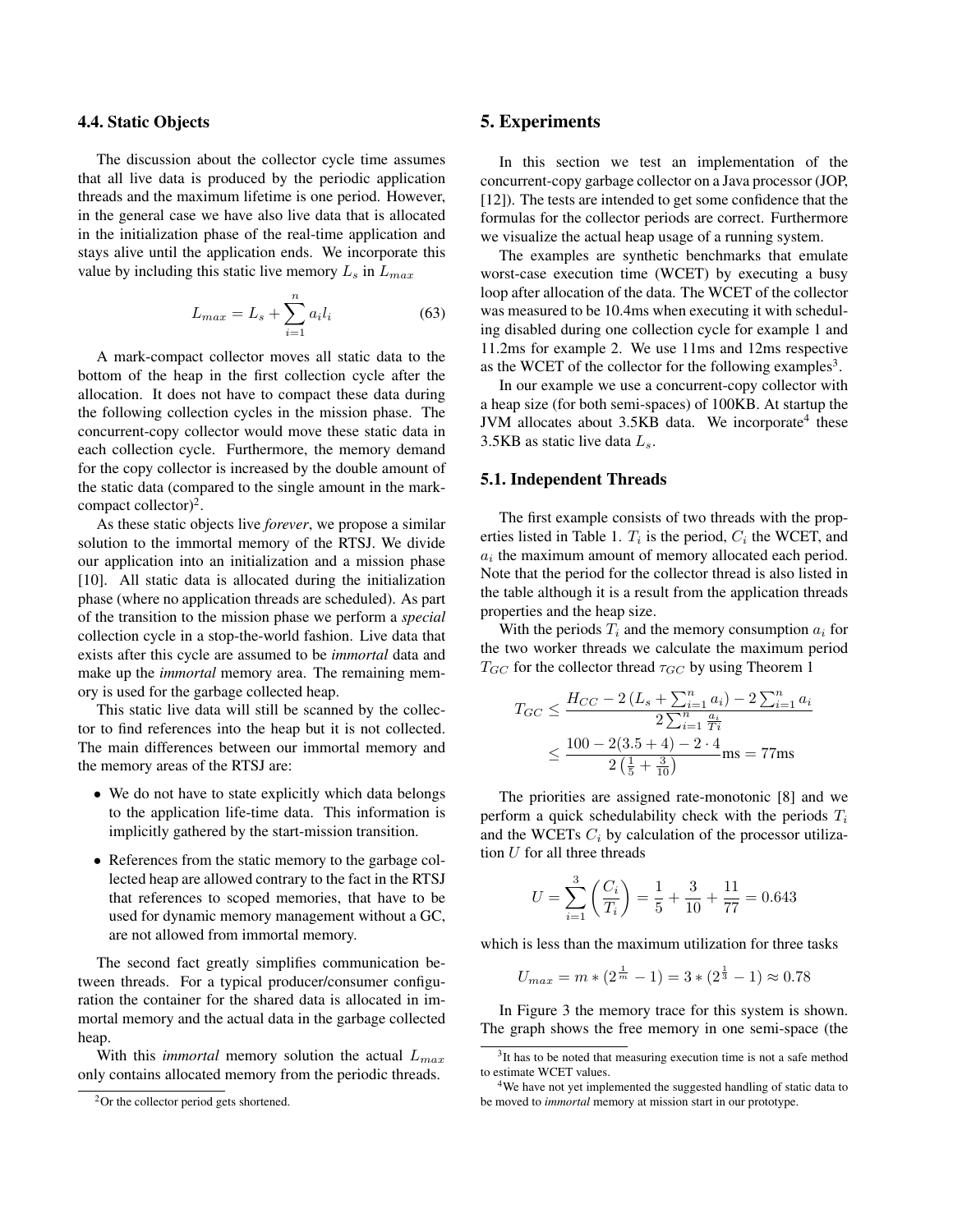

**Figure 3. Free memory in experiment 1**

|                | $T_i$            | $C_i$           | $a_i$ |
|----------------|------------------|-----------------|-------|
| T <sub>1</sub> | 5 <sub>ms</sub>  | 1 <sub>ms</sub> | 1 K B |
| $\tau_2$       | 10 <sub>ms</sub> | 3 <sub>ms</sub> | 3KB   |
| $\tau_{GC}$    | 77ms             | 11ms            |       |

**Table 1. Thread properties for experiment 1**

to-space, which is 50KB) during the execution of the application. The individual points are recorded with time-stamps at the end of each allocation request.

In the first milliseconds we see allocation requests that are part of the JVM startup (most of it is static data). The change to the mission phase is delayed 100ms and the first allocation from a periodic thread is at 105ms. The collector thread also starts at the same time and the first semi-space flip can be seen at 110ms (after one allocation from each worker thread). We see the 77ms period of the collector in the jumps in the free memory graph after the flip. The different memory requests of two times 1KB from thread  $\tau_1$ and one time 3KB from thread  $\tau_2$  can be seen every 10ms.

In this example the heap is used until it is almost full, but we run never out of memory and no thread misses a deadline. From the regular allocation pattern we also see that this collector runs concurrently. With a stop-the-world collector we would notice gaps of 10ms (the measured execution time of the collector) in the graph.

## 5.2. Producer/Consumer Threads

For the second experiment we split our thread  $\tau_1$  to a producer thread  $\tau_1$  and a consumer thread  $\tau_3$  with a period of 30ms. We assume after the split that the producer's WCET is halved to  $500\mu s$ . The consumer thread is assumed to be more efficient when working on lager blocks of data than in the former example ( $C_3$ =2ms instead of 6.500 $\mu$ s). The rest



**Figure 4. Free memory in experiment 2**

|                     | $T_i$            | $C_i$             | $a_i$ |
|---------------------|------------------|-------------------|-------|
| $\tau_1$            | 5 <sub>ms</sub>  | 0.5 <sub>ms</sub> | 1 K B |
| $\tau$ <sub>2</sub> | 10ms             | 3ms               | 3KB   |
| $\tau_3$            | 30 <sub>ms</sub> | 2ms               |       |
| $\tau_{GC}$         | 55ms             | 12ms              |       |

**Table 2. Thread properties for experiment 2**

of the setting remains the same (the worker thread  $\tau_2$ ). Table 2 shows the thread properties for the second experiment.

As explained in Section 4.3 we calculate the lifetime factor  $l_1$  for memory allocated by the producer  $\tau_1$  with the corresponding consumer  $\tau_3$  with period  $T_3$ .

$$
l_1 = 2\left\lceil \frac{T_3}{T_1} \right\rceil = 2\left\lceil \frac{30}{5} \right\rceil = 12
$$

The maximum collector period  $T_{GC}$  is

$$
T_{GC} \le \frac{H_{CC} - 2\left(L_s + \sum_{i=1}^n a_i l_i\right) - 2\sum_{i=1}^n a_i}{2\sum_{i=1}^n \frac{a_i}{T_i}}
$$
  
 
$$
\le \frac{100 - 2(3.5 + 1 \cdot 12 + 3 + 0) - 2 \cdot 4}{2\left(\frac{1}{5} + \frac{3}{10} + \frac{0}{30}\right)}
$$
ms = 55ms

We check the maximum processor utilization:

$$
U = \sum_{i=1}^{4} \left( \frac{C_i}{T_i} \right) = \frac{0.5}{5} + \frac{3}{10} + \frac{2}{30} + \frac{12}{55}
$$

$$
= 0.685 \le 4 * (2^{\frac{1}{4}} - 1) \approx 0.76
$$

In Figure 4 the memory trace for the system with one producer, one consumer, and one independent thread is shown. Again, we see the 100ms delayed mission start after the startup and initialization phase, in this example at about 106ms. Similar to the former example the first collector cycle performs the flip a few milliseconds after the mission